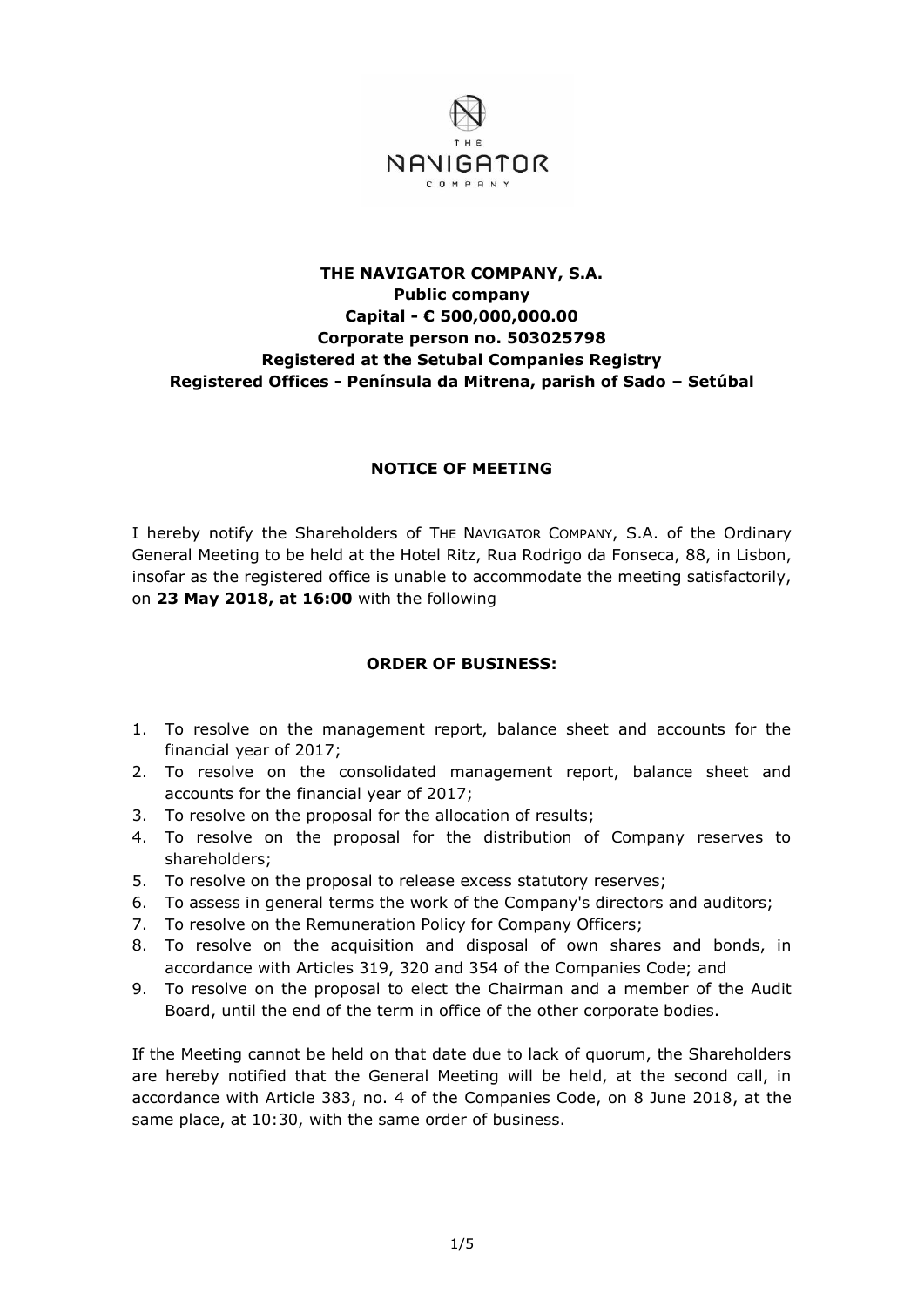

As from the date of issue of this notice, the information provided for in law and referred to in Article 21-C of the Securities Code and Article 289 of the Companies the Share Code, including the documents and motions to be submitted to the General Meeting, known to the Company at this date, will be available for consultation by shareholders at the registered office, on the Company's website (www.thenavigatorcompany.com) and on the website of the Securities Market Commission [\(www.cmvm.pt\)](http://www.cmvm.pt/).

The Company has no special procedures to be followed by Shareholders to exercise, in the course of the General Meeting, the right to information set out in in Article 290 of the Companies Code, notwithstanding management of the available time and the judgement and discretion of the Chairman of the General Meeting as to the proportionality of the information requested.

In addition to the Company Officers and the common representative of the bondholders, participation in the General Meeting is open to Shareholders who hold 1 (one) share, which number corresponds to 1 (one) vote.

Participation in the General Meeting is conditional on submittal of proof of the capacity of shareholder with voting rights by 00:00 hours (GMT) on 16 May 2018, referred to below as the Registration Date, which corresponds to the fifth trading day prior to the holding of the General Meeting.

Shareholders wishing to take part in the General Meeting must declare this intention by notifying the Chairman of the General Meeting and the Financial Intermediary with which the individual registration account for the shares has been opened, which notices must be received, at the latest, by 23:59 hours (GMT) on 15 May 2018. To this end the Shareholders may use the forms available at the registered office and on the Company's website (www.thenavigatorcompany.com); the notices addressed to the Chairman of the General Meeting may be sent by email to ag.tnc@thenavigatorcompany.com.

The Financial Intermediary who has been informed of the Shareholder's intention to take part in the General Meeting must send the Chairman of the General Meeting information on the number of shares registered in the name of this Shareholder, as at the Registration Date, and this information must be received, at the latest, by 23:59 hours (GMT) on 16 May 2018. This information may also be sent by email to ag.tnc@thenavigatorcompany.com.

Participation in the General Meeting and exercise of voting rights are not prejudiced by the transfer of shares subsequent to the Registration Date, and do not require the shares to be blocked from the Registration Date to the date of the General Meeting.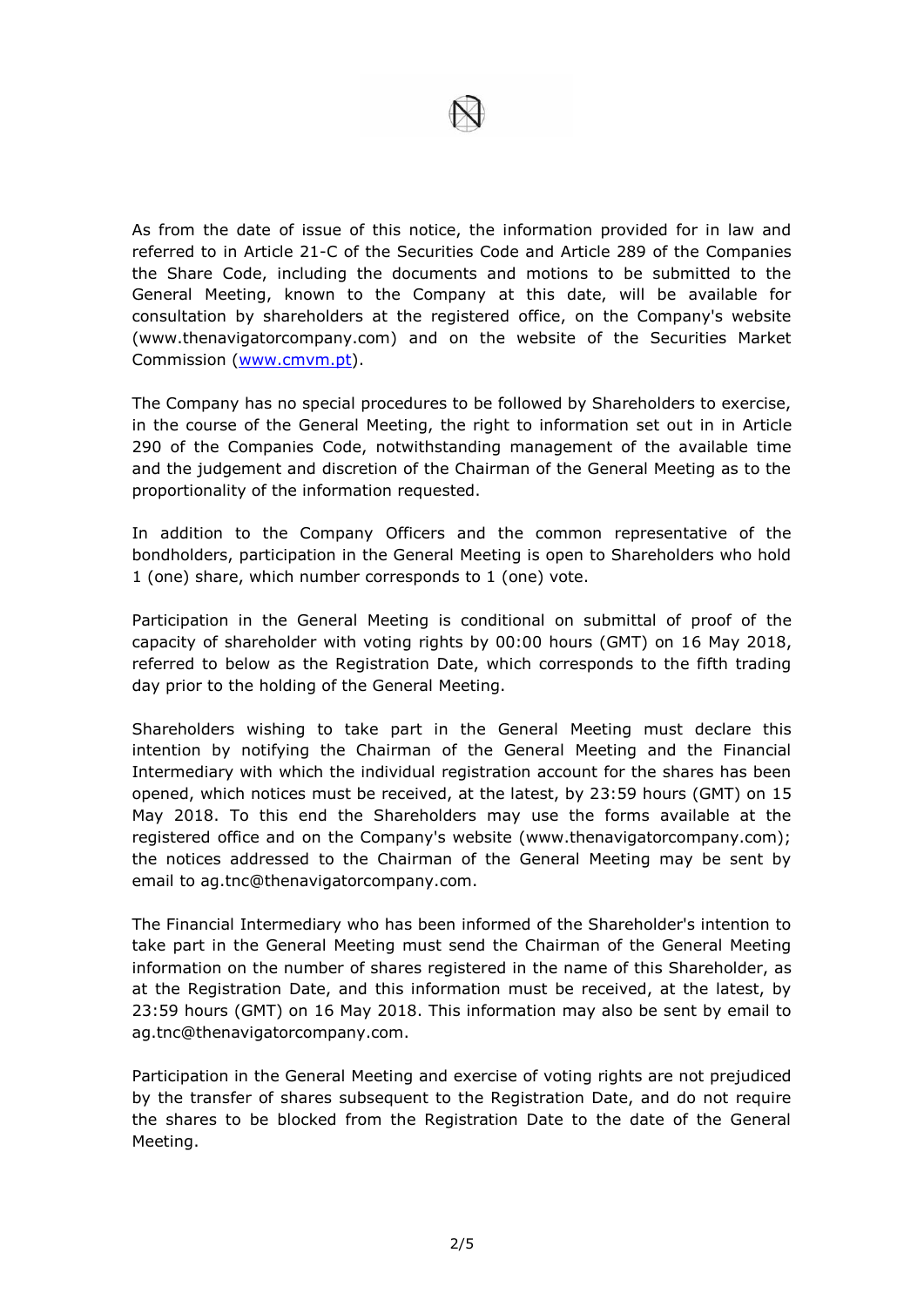Shareholders who, having declared their intention to take part in the General Meeting, then transfer the ownership of their shares in the period between the Registration Date and the end of the General Meeting must notify the Chairman of the General Meeting and the Securities Market Commission (Comissão do Mercado de Valores Mobiliários) immediately of such transfer and may, for this purpose, in the case of the notice to be sent to the Chairman of the General Meeting, send this information by email to ag.tnc@thenavigatorcompany.com.

Shareholders who, on a professional basis, hold shares in their own name but on behalf of clients and who wish to cast conflicting votes are required to submit to the Chairman of the General Meeting, by 23:59 hours (GMT) on 16 May 2018, in addition to the declaration of their intention to take part in the General Meeting and to the sending, by the respective Financial Intermediary, of the information on the number of shares registered in their client's name, sufficient and proportional evidence of the (i) identity of each client and the number of shares with voting rights to be exercised on their behalf, and also (ii) the specific voting instructions issued by each client for each item on the order of business.

Shareholders may appoint a proxy to represent them at the General Meeting, and to this end may download a proxy form from the Company's website (www.thenavigatorcompany.com) or obtain a form on request from the head office.

Notwithstanding the rule on the unity of votes established in Article 385 of the Companies Code, any Shareholder may appoint different proxies for shares it holds in different securities accounts.

Proxy forms for both individual and corporate Shareholders must be delivered to the Chairman of the General Meeting, so as to be received by 17 May 2018, and may also be sent by email to ag.tnc@thenavigatorcompany.com.

In accordance with articles 23-A, no. 2, paragraph a), and 23-B, no. 1, of the Securities Code, shareholders holding shares that correspond to at least 2% of the share capital may, by written request addressed to the Chairman of the General Meeting, within 5 days from publication of this convening notice, request (i) the inclusion of items in the agenda, presenting for that purpose a resolution proposal for each item to be included in the agenda; ii) the inclusion of proposals for the General Meeting to pass resolutions regarding the items listed in the convening notice or subsequently included therein.

The requests and the documentation related to the agenda can be sent by email to the address referred above.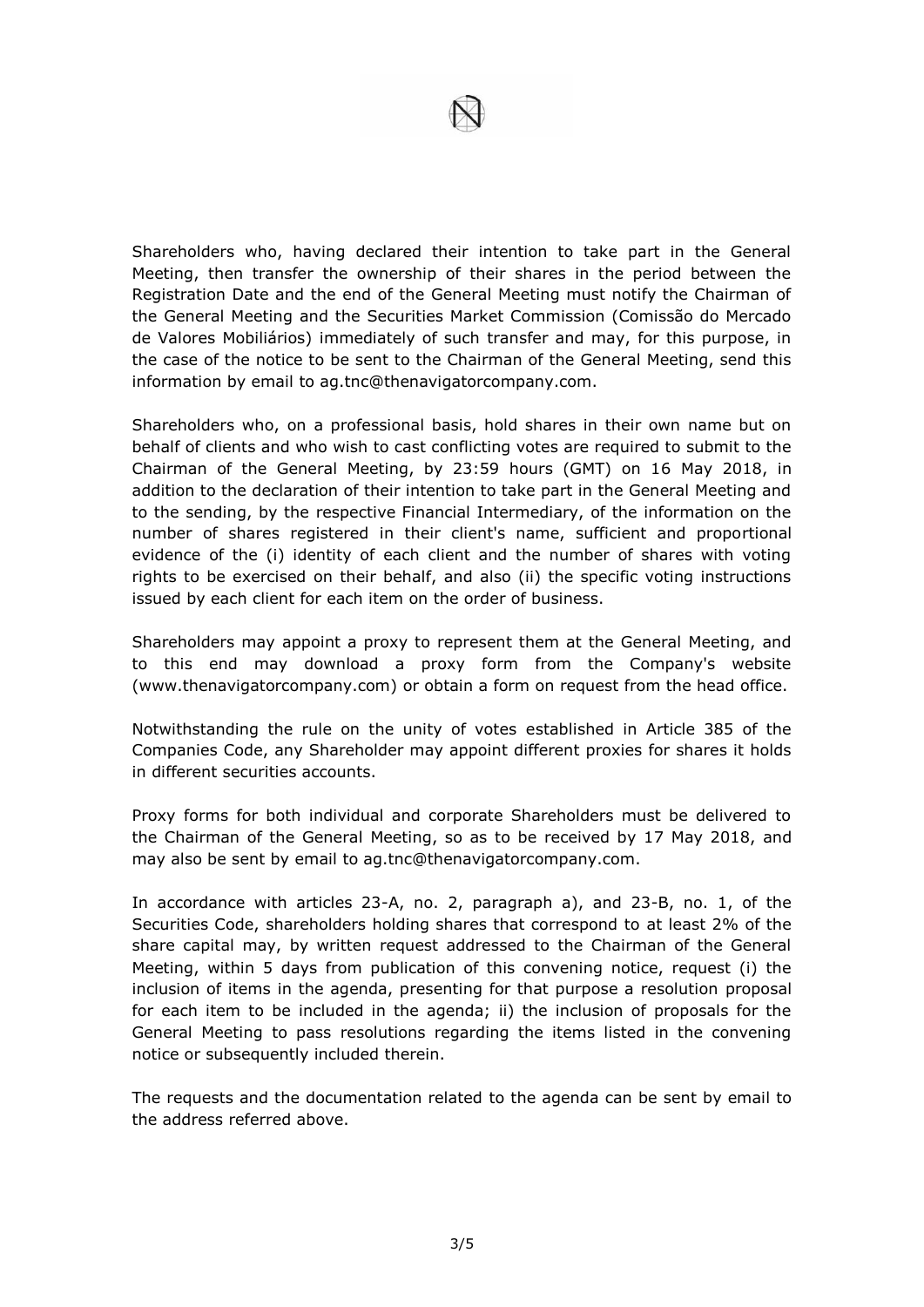

Votes may be cast by post or by email, as follows:

- 1. Shareholders who wish to cast postal votes are required to send a letter to the Chairman of the General Meeting, at the Company's registered office, containing a closed envelope for each item on the order of business on which they wish to vote, indicating on each envelope that it contains a postal vote, and specifying the General Meeting and the item on the order of business to which it refers; inside each envelope, the shareholder is required to declare his vote, namely by taking a position in relation to any motions submitted in advance to the General Meeting; each voting declaration must be signed, and the signature notarised or authenticated by legal means deemed to be equivalent.
	- a) Postal votes are only considered if the shareholders casting them provide evidence of the ownership of their shares, in accordance with the general rules.
	- b) Postal votes are only considered when received by the day prior to the holding of the meeting, inclusive.
	- c) The Company Secretary is responsible for organising postal voting, and shall in particular:
		- i) Open the votes;
		- ii) Verify the number of shareholders and the number of votes held by each voter;
		- iii) Verify the authenticity of the votes;
		- iv) Assure the confidentiality of the votes until voting starts on the respective item on the order of business.
- 2. Shareholders may also vote by email, provided their votes are received on terms equivalent to those for postal voting, as regards intelligibility, assurances of authenticity, confidentiality and other formal criteria. For this purpose, Shareholders should complete the ballot form provided on the Company's website (www.thenavigatorcompany.com) and send it by email to ag.tnc@thenavigatorcompany.com, the notarised signature being substituted by a digital signature. Email votes will only be considered when received by 23:59 hours (GMT) on the day prior to the meeting, at the email address indicated, in relation to which:
	- a) The Chairman of the General Meeting has received, by 23:59 hours (GMT) on 15 May 2018, the written declaration from the shareholder in question of his intention to take part in the General Meeting;